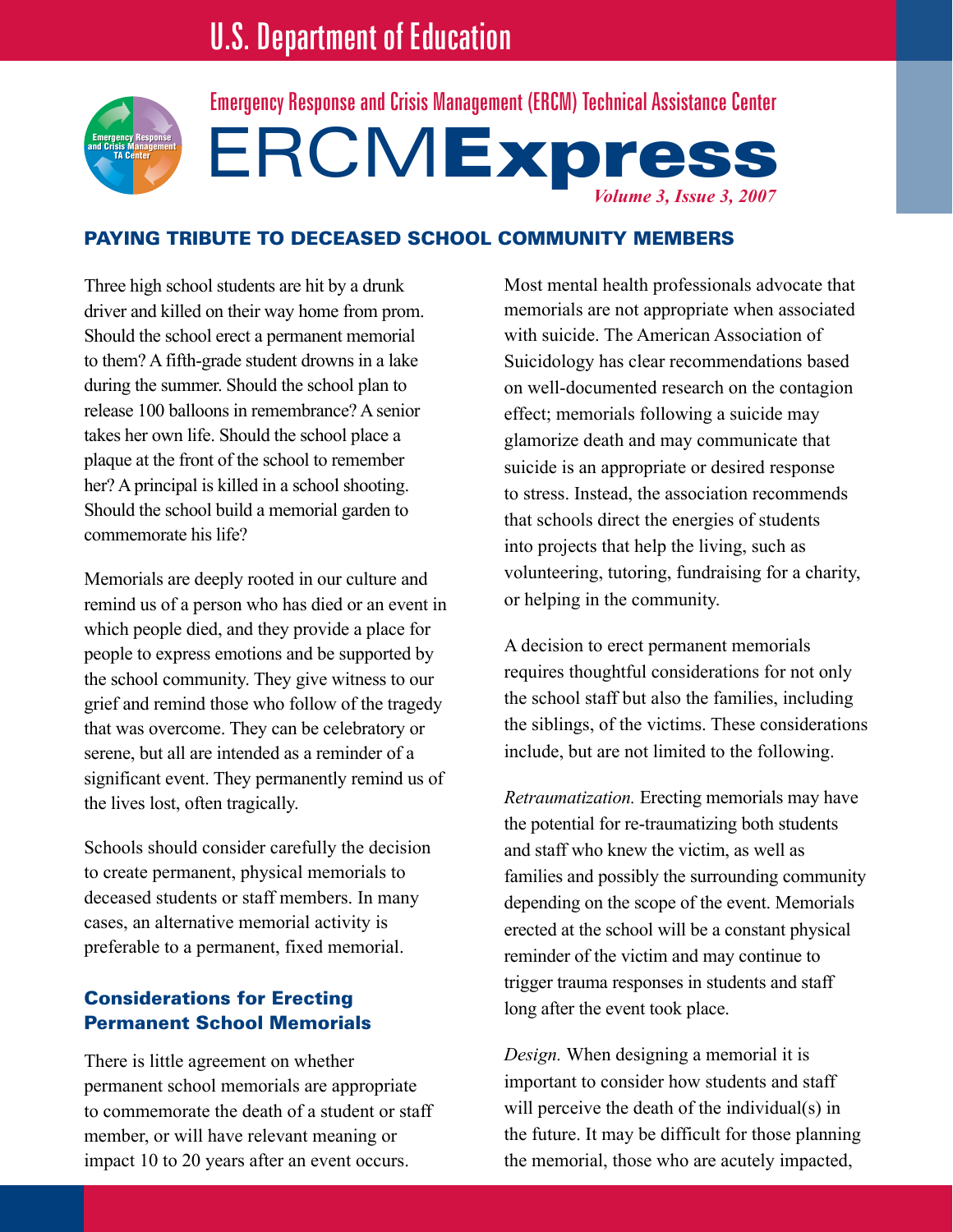to see this perspective. Marilyn Copeland, a counselor in a district that constructed a garden in memory of deceased students, noted that: "Schools change. A memorial should not be spontaneous because of the intense emotions at the time. Our garden now does not have the meaning it did in the beginning."

The memorial design and planning may need to respond to political, community, or parental pressures. In one district, the construction of a memorial was delayed for several years because the victims' families and the planning committee had differing opinions regarding the design.

*Maintenance resources.* Once the memorial is constructed, it is important to identify resources to maintain the memorial. Permanent school memorials such as gardens, monuments, benches, plaques, a reading area, a sundial, special trees, walkways, walls, and engraved tiles or bricks will all require long-term ongoing maintenance. The National Institute for Trauma and Loss in Children, a program of the Children's Home of Detroit that provides direct services to traumatized children and families and trauma education, training, consultation, referral services, intervention programs, and resource materials to professionals who work with youths, recommends that "schools do not create permanent memorials of any kind, but do in fact look to the larger community to make the memorial a community memorial." One example in tribute to the Columbine High School victims is a memorial being constructed at a park near the high school. The memorial will "serve to honor those innocent victims but also provide a historic record of this tragedy and deliver a message of hope for many

generations to come.<sup>1</sup>" Unlike some schoolbased memorials, a community memorial offers the choice to visit it.

*Memorial policy.* A school district policy with guidelines regarding memorials should be part of the school's emergency management plan. The policy should include guidance on who will be honored, when, where, and how. Marleen Wong, director of Crisis Counseling and Intervention Services, advises: "School memorials should be simple, meaningful and life affirming. Memorials set a precedent for the future and thus need to be equitable." She adds that schools should avoid constructing a large memorial for one student, then a minimal one for another student.

*Others' input.* Students, staff, families, and the community should be on the planning committee so that all may have input on the design of the memorial. Some of the families may choose not to participate; one school official noted that some families of the injured students did not attend the planning meetings. However, the planning team solicited their opinions individually for major decisions. The ultimate decision must rest with those responsible for the school district's operations and maintenance tasks.

<sup>1</sup> See http://www.columbinememorial.org/Welcome.asp.

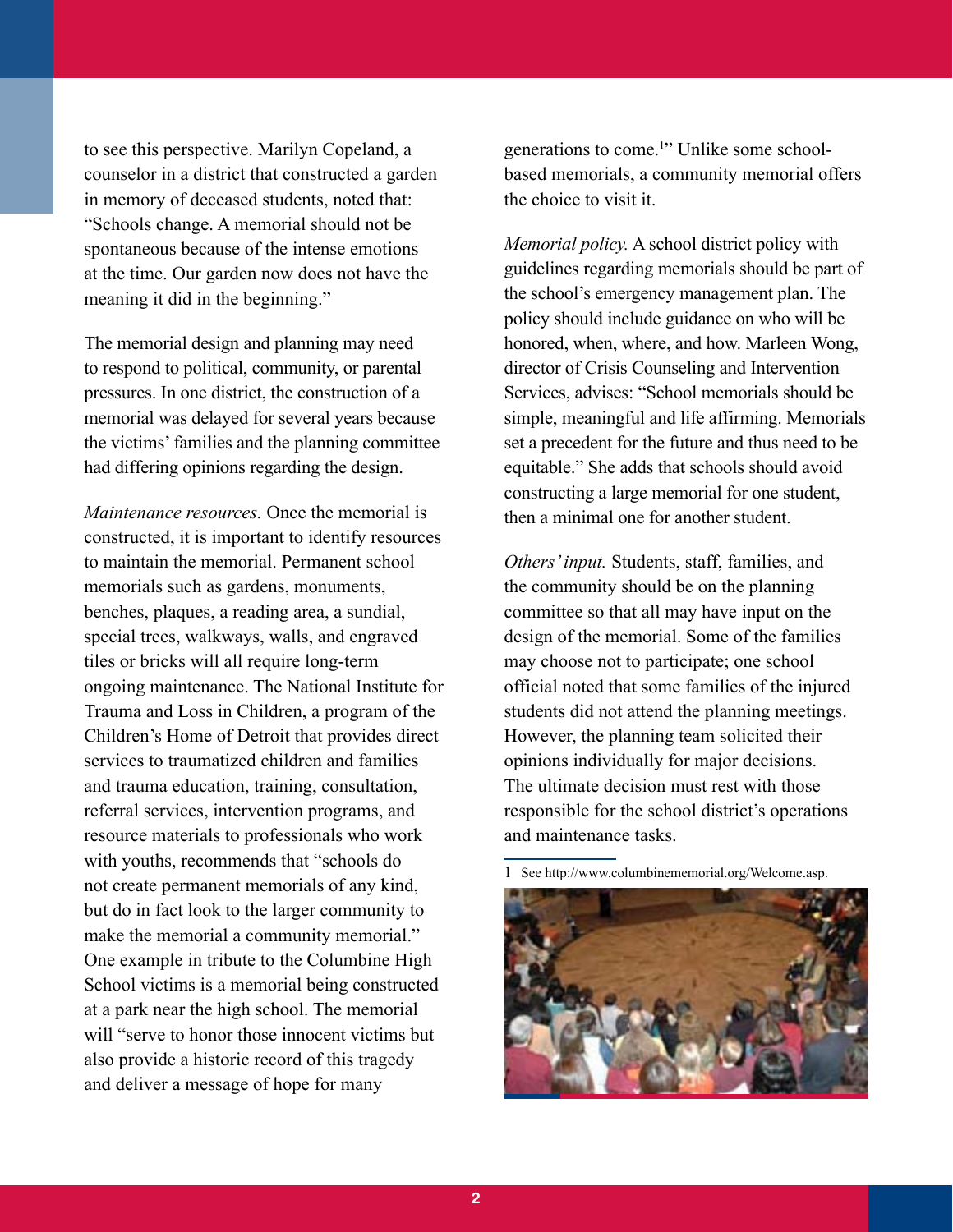*Cultural norms.* It is important that the planning committee consider cultural norms in planning and designing the memorial. For example, Native Americans have specific cultural ceremonies and rituals that are observed when someone dies. Latino students often set up a table with candles and pictures of the deceased. School officials should be sensitive to these traditions and confer with the family to honor any cultural and ethnic traditions.

*Time commitment.* The planning process may take several years. The planning and construction of the memorial in Oklahoma City for the victims of the bombing of the Alfred P. Murrah Federal Building took five years. Planning and construction of the Columbine memorial has taken eight years and has involved the families of the victims, the injured students and their families, past and present students and staff, and community members. Steve Barrett, deputy superintendent in Springfield, Oregon, suggests that districts take advantage of existing community partnerships. "Within months of the (school) shooting, we brought in experts from outside and that was perceived negatively by a number of community residents," said Barrett. This caused the project to be delayed; later "with a heavy emphasis on local student and parent volunteers (including the architect), and a lot of local investment in donations and time, the memorial planning and development process finally moved forward to completion."

*Location.* Consider locating the memorial away from the main entrance of the school to avoid the triggering of traumatic reactions. The key is to locate the memorial so viewing it is a choice, not a daily occurrence.



*Managing donations.* Develop a donations management plan (DMP) that will track and manage all donations made to the families, victims, or school. The DMP should include procedures for: (1) establishing a database to manage all donations and offers of support; (2) creating and maintaining a phone bank and a Web site; (3) processing and matching the goods and services donated with those who need them the most; and (4) identifying community organizations and places that can serve as points of distribution for the donations. The district also may choose to direct the funds through a neutral agency such as United Way or a local bank so that the district does not get involved in decisions about distributing donations.

*Long-term implications.* Consider future students and staff when designing the memorial because future generations will view the event differently than those who experienced it. The memorial should reflect remembrance, but should not overly dramatize the circumstances and should be appropriate in scale and scope.

*Costs.* Allocate resources for maintaining the memorial and resorting it in the event of vandalism. Copeland recommends establishing an endowment for maintaining the memorial to avoid a financial burden for the district.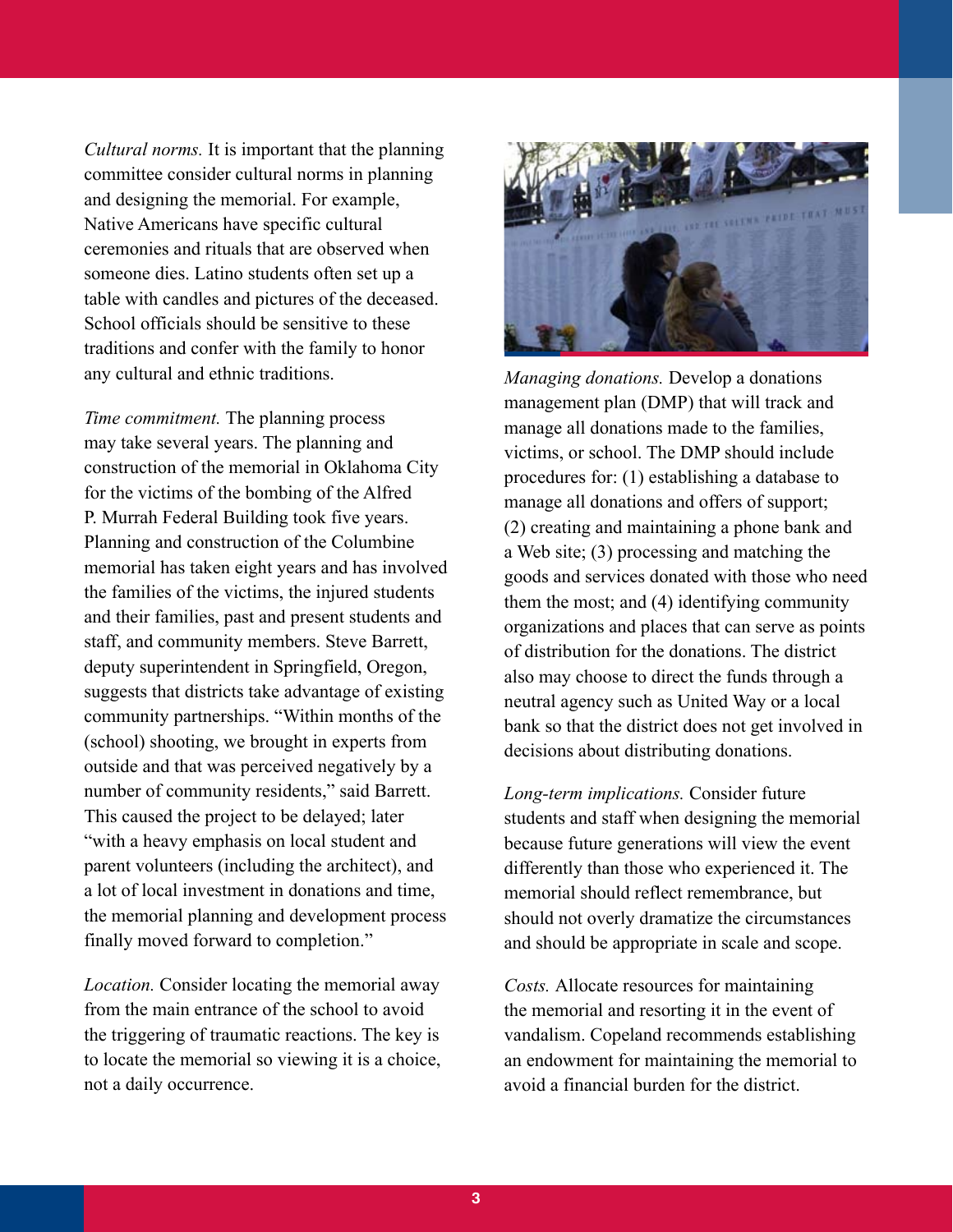# Memorial Activities: An Alternative to Permanent Memorials

Memorial activities provide an opportunity for people to express emotions and to be supported by the school community. Activities symbolize that every student and staff member is important, and help to unite and strengthen those impacted by the death(s). The activities provide a forum for a collective grief and bring people together to reduce feelings of isolation and vulnerability and illustrate the universality of grief. Memorial activities can serve a larger purpose as well—to promote positive action toward a cause, such as tolerance, mental health services, or safety. Planning a variety of activities offers people options for remembering the victims. Options for memorial activities include but are not limited to:

- Establishing a scholarship fund for graduating seniors or a foundation in the name of the deceased;
- Gifts of library books or equipment;
- Planting of a tree or shrub, with a plaque identifying the student and funds earmarked for adequate care;
- Cards, letters, and memory books written by students for the family of the deceased (school counseling staff should review students' written material or art work before giving them to the family to ensure that all content is sensitive and appropriate);
- **Spontaneous memorials such as flowers at** the site;
- A moment of silence marking the event;
- A temporary display honoring the deceased at school;
- A memorial service or candlelight vigil; and
- A temporary plaque at the school, given to the family.

Students often feel the need to do something following a death, for example, soliciting donations for an existing foundation or helpful cause supported by the deceased, or one that is in relation to the cause of the death (Mothers Against Drunk Driving—MADD, American Cancer Society, etc.); organizing participation in a community-wide positive effort such as helping the homeless, cleaning up a park, or volunteering at a school; or creating a tribute page to the deceased in the school yearbook or newspaper. Tribute pages should not glorify the cause of the death, thus making the death itself seem appealing to others. This is particularly true in the case of a suicide, or a death due to risky behavior such as speeding or drinking and driving.

Some planning considerations are similar when preparing for permanent memorials or organizing memorial activities, including: forming a planning committee; establishing a donations management plan; and being sensitive to culturally specific rituals, traditions, beliefs, activities, and practices.

#### Holding a Memorial Service

It can be appropriate to hold a memorial service at the school to commemorate the loss of a student or staff member. For example, in some communities the school is the only venue large enough to accommodate the memorial attendees. In other circumstances, such as when a teacher or administrator dies, the staff, students, and community may want to sponsor a memorial service at the school because that is where the deceased is most remembered.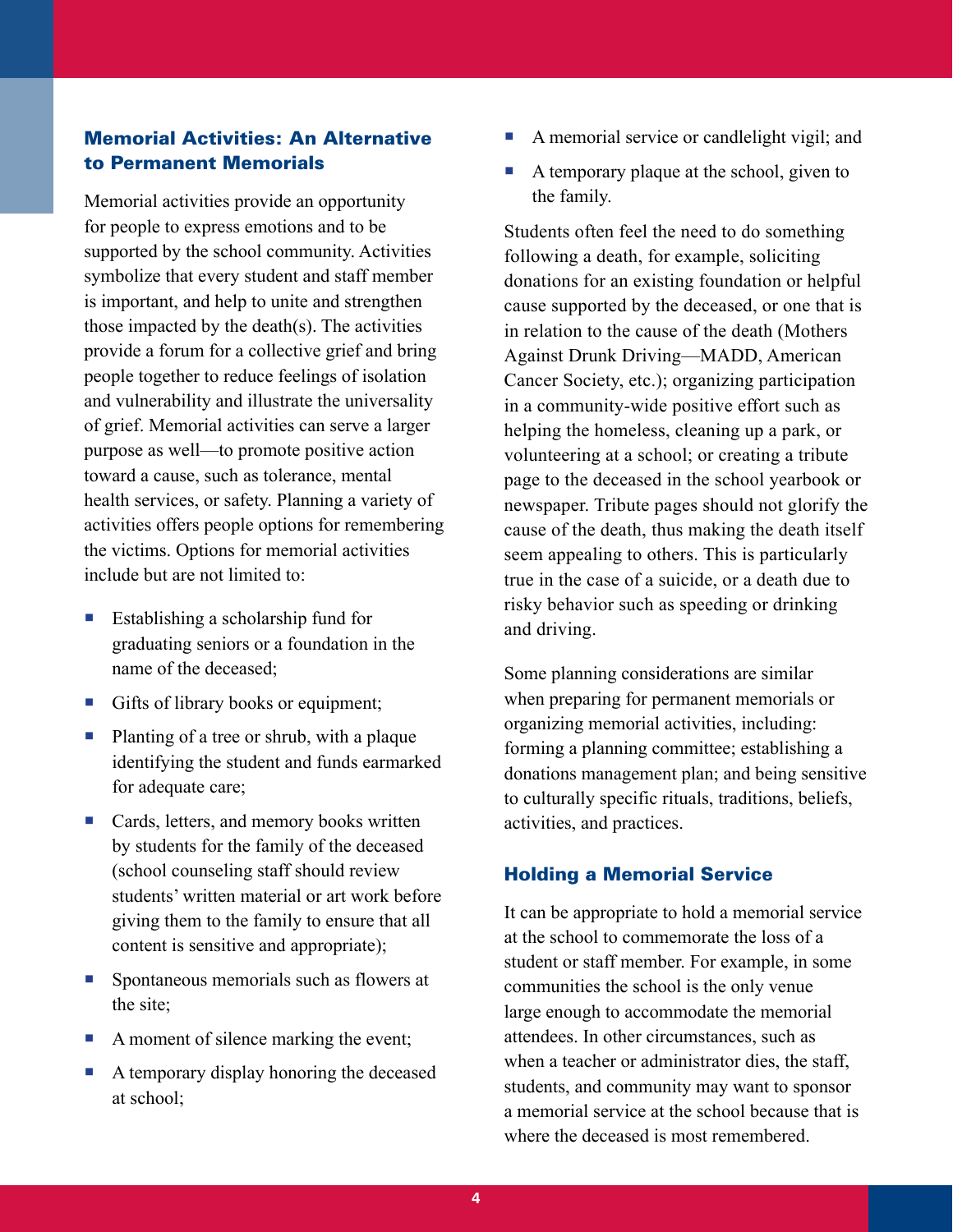It is recommended that the service be held after school hours; if held during the school day, attendance at such a service should be voluntary. The National Association of School Psychologists offers these guidelines when a memorial service is held at school<sup>-2</sup>

- Involve students in the planning of the service, particularly those who were close to the deceased.
- $\blacksquare$  Include music, particularly student performances. Playing soothing music as people enter sets the mood and maintains calm.
- **Preview the service with students beforehand**
- Remove anyone from the service who is acting inappropriately.
- Limit the memorial service to thirty minutes for secondary students.
- Include several speakers or if students have written poems or other tributes, students themselves or staff members can read them. It is useful for students to practice their readings before the actual event.
- Invite family members; however, recognize that they may choose not to attend.
- Use symbols of life and hope. Balloons or candles can be used very effectively to promote a positive, uplifting message that acknowledges the sadness yet is hopeful for the future.
- **Provide a quiet activity for students who do** not attend or allow students whose parents do not want them to attend to be picked up from school prior to the service.
- $\blacksquare$  Have students return to their classrooms for a short time after the service. This allows them the opportunity to talk with one another or talk with their teacher or a counselor, if available.
- Limit media coverage on the campus during a service. One way to manage the media coverage is to have a comprehensive plan for working with the media in the school's emergency management plan. These partnerships should be developed in advance of an incident.

### Spontaneous Memorials

Spontaneous or temporary memorials will most likely be established following a death on a school campus because the community is looking for solace. The fence in front of Thurston High School in Springfield, Oregon, was filled with flowers, posters, balloons, plants, teddy bears, candles, photos, poems, crosses, and other mementos on the chain link fence in front of the school following a campus shooting. Steve Barrett, who was directly involved in the recovery process, advised, "A memorial can be a healing place for many. However, staff members need to monitor messages left at a spontaneous memorial, and be ready for unusual or unexpected circumstances." In addition, due to the throngs of people at the fence, daily trash removal was an unexpected chore.

Those in charge must determine how and when to manage, and ultimately, remove the items. Wong proposes that, "School superintendents and school boards should not be afraid to provide guidance about spontaneous memorials." It is best to do this with planning, involving both staff members and students in the decisions. Schools should avoid removing the items in a sudden or unexpected way, as this can create feelings of

<sup>2</sup> See www.Nasponline.org/resources/crisis\_safety/memorials general.aspx.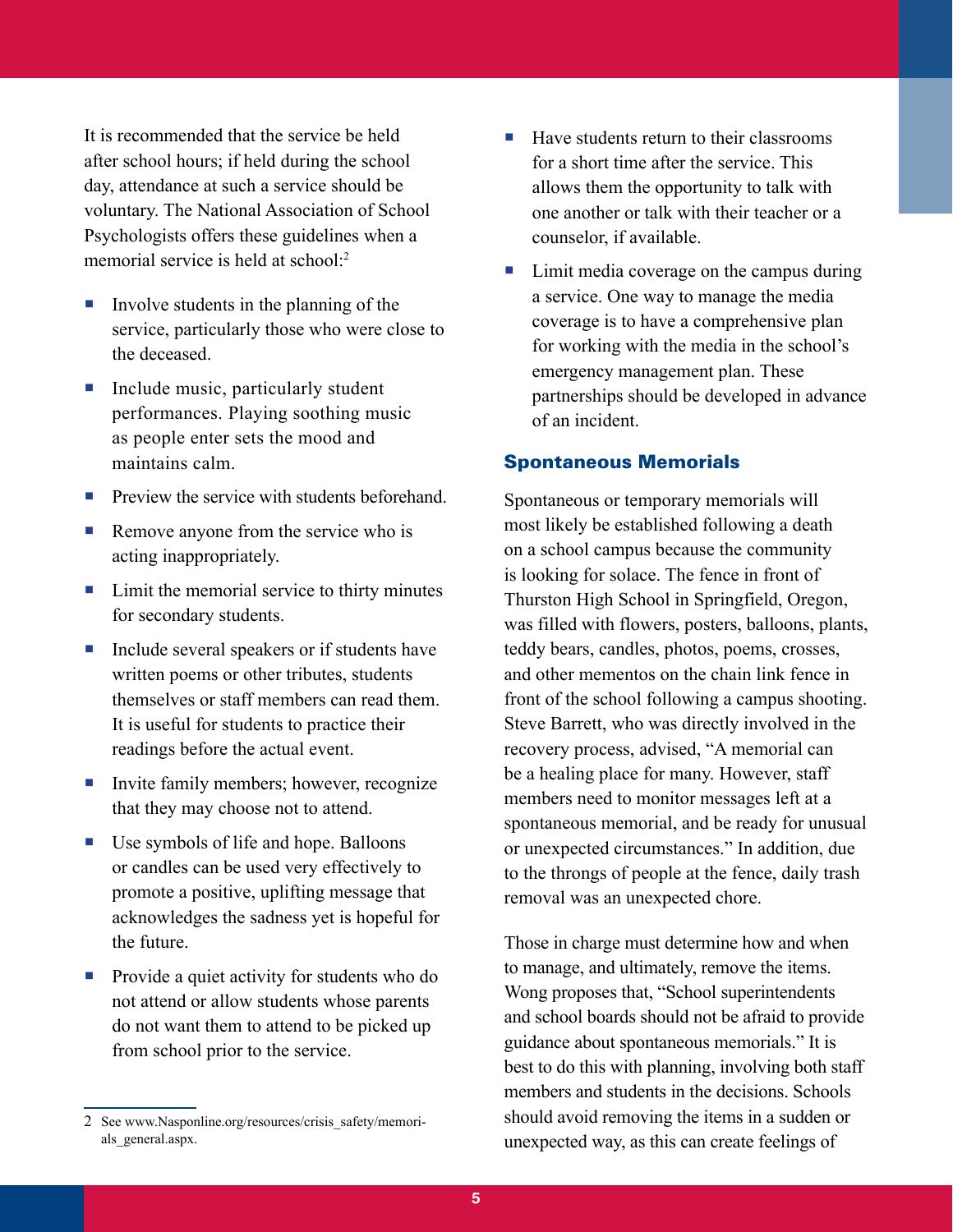anger and resentment, in addition to the grief already being experienced. When possible, a positive atmosphere should be created through a celebration of life or other ritual that honors the deceased, while removing the items. The timing of the removal should be considered carefully, for example, a natural break in the school calendar if possible, such as a weekend, vacation, or holiday. In general, it is not recommended that temporary memorials be left up past the school year in which the death occurred.

#### Handling Anniversaries

An anniversary provides the community an occasion to honor the survivors and recognize organizations and community members who helped during the tragedy. For example, upon the first anniversary of a shooting in one school, the school district, in conjunction with the city, the parks and recreation department, and a faith-based organization, sponsored a memorial gathering at the high school. Although anniversary activities must be tailored for each community, general guidelines include but are not limited to the following:

- Involve students, faculty, and community members in the planning.
- Hold an open house to provide community members the opportunity to remember the event individually.
- Plan an organized program in collaboration with community partners.
- Work with the media to establish guidelines for interviewing selected school and community personnel, and for limiting access to students or families.
- $\blacksquare$  Work with partners such as law enforcement to provide security during the day.
- Conduct school on the anniversary date, and possibly acknowledge the event through a moment of silence.
- **Provide additional counseling support for a** few days surrounding the anniversary since the date may trigger reactions for some students and staff members.

### Conclusion

Memorials can serve an important function in the grieving and healing process. They recognize and honor the deceased, the injured, the survivors, and the community members who supported them. Although there is little research on the long-term effects of permanent school memorials, anecdotal information from those who have been involved in their construction suggests schools should consider carefully the decision to create permanent, physical memorials to deceased students or staff members. Whenever possible, schools should provide a variety of memorial activities.

#### Resources

#### American Association of Suicidology

The goal of the American Association of Suicidology (AAS) is to understand and prevent suicide. Founded in 1968, AAS promotes research, public awareness programs, public education, and training for professionals and volunteers and serves as a national

clearinghouse for information on suicide. AAS membership includes mental health and public health professionals, researchers, suicide prevention and crisis intervention centers, school districts, crisis center volunteers, survivors of suicide, and a variety of laypersons who have an interest in suicide prevention.

http://www.suicidology.org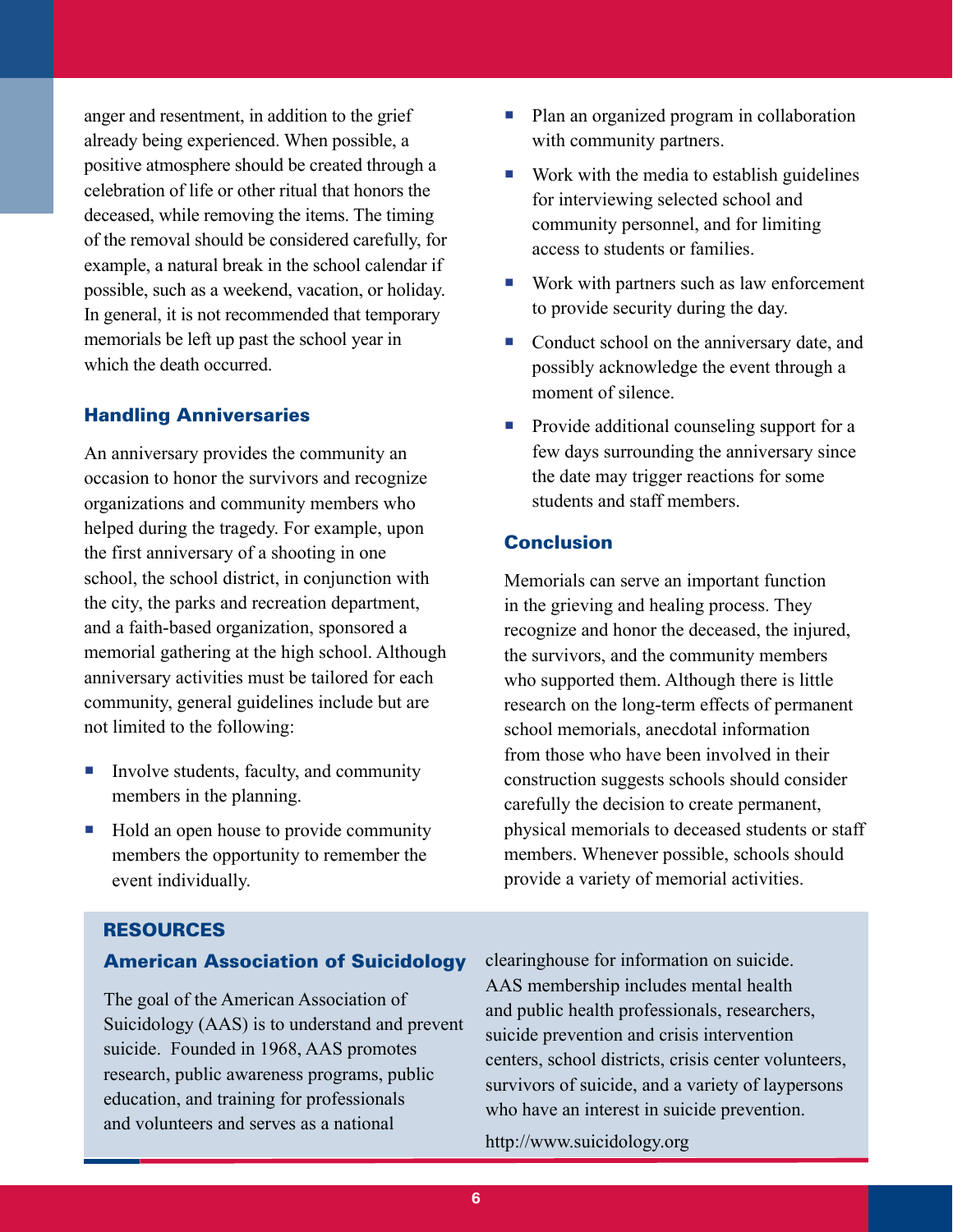### Resources (con't)

### Center for Mental Health Services

The Center for Mental Health Services (CMHS) is the federal agency within the U.S. Substance Abuse and Mental Health Services Administration (SAMHSA) that leads national efforts to improve prevention and mental health treatment services for all Americans. CMHS pursues its mission by helping states improve and increase the quality and range of treatment, rehabilitation, and support services for people with mental health problems, their families, and communities.

http://mentalhealth.samhsa.gov/cmhs/

# National Association of School Psychologists

The National Association of School Psychologists (NASP) represents over 23,500 school psychologists from across the United States and other countries. The mission of NASP is to represent and support school psychology with leadership to enhance the mental health and educational competence of all children.

http://www.nasponline.org/resources/crisis\_ safety/memorials\_general.aspx

# National Child Traumatic Stress Network

The National Child Traumatic Stress Network is a joint center of Duke University Medical Center and UCLA Neuropsychiatric Institute. This unique Congressional initiative was established as part of the *Children's Health Act of 2000*. The mission of the center is to raise the standard of care and improve access to services for traumatized children, their families, and communities across the United States.

### National Center for Children Exposed to Violence

It is the mission of the National Center for Children Exposed to Violence to increase the capacity of individuals and communities to reduce the incidence and impact of violence on children and families; to train and support the professionals who provide intervention and treatment to children and families affected by violence; and, to increase professional and public awareness of the effects of violence on children, families, communities, and society.

http://www.nccev.org

# National Center for School Crisis and Bereavement

The National Center for School Crisis and Bereavement was established in December 2005 with funding from the September 11th Children's Fund and the National Philanthropic Trust. The center is located at Cincinnati Children's Hospital Medical Center. The center was created to: link efforts to provide traumarelated and bereavement support services within school settings; collaborate with professional organizations, governmental and nongovernmental agencies, and community groups to further help students, staff, and families at times of crisis and loss; and serve as a resource for information, training materials, consultation, and technical assistance in the areas of crisis and loss.

http://www.cincinnatichildrens.org/svc/alpha/s/ school-crisis/

http://www.nctsnet.org